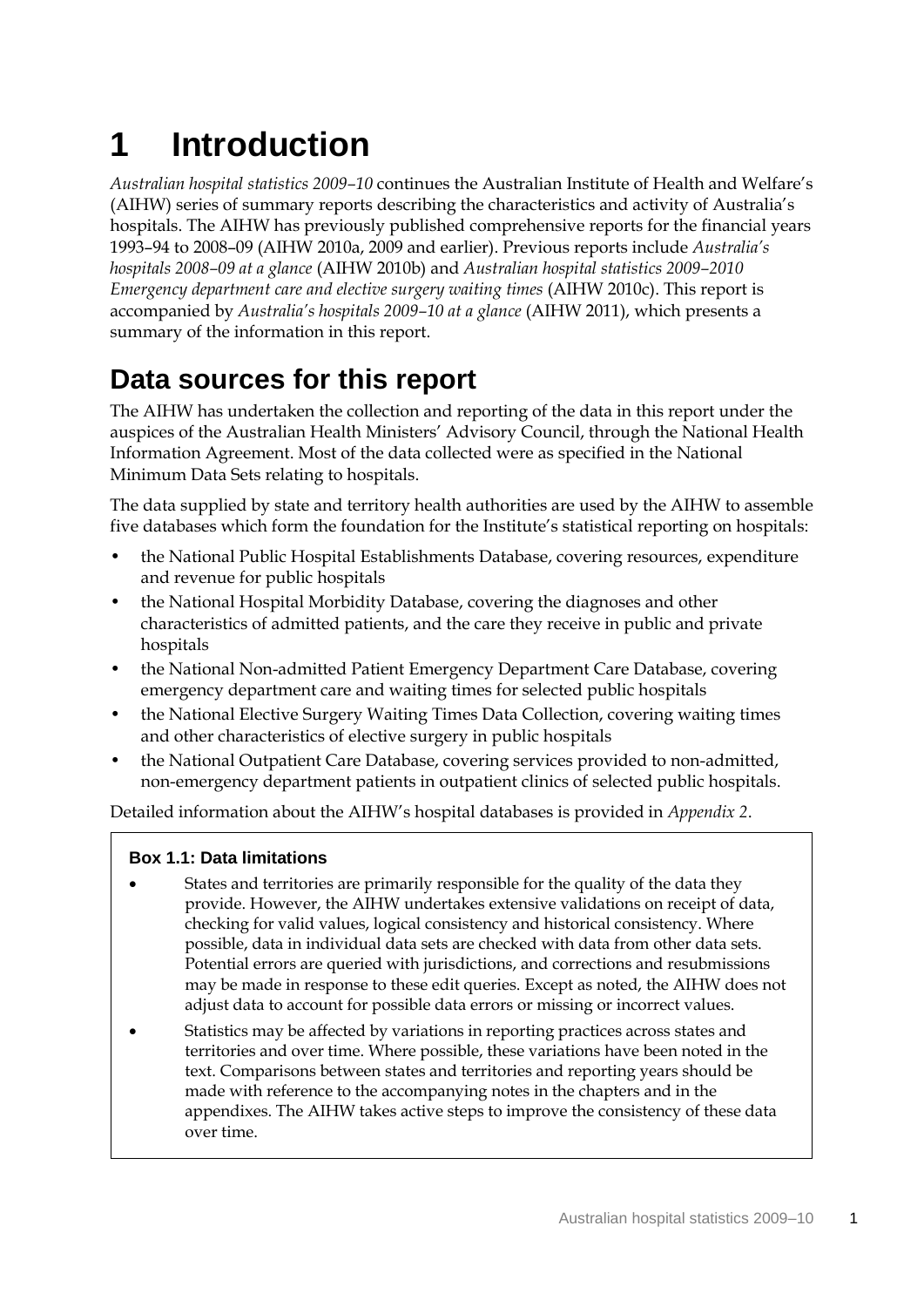### **Structure of this report**

As in *Australian hospital statistics 2008–09*, the broad topics addressed in the report are:

- hospital resources (including the number of hospitals, hospital beds, expenditure, resources and staffing)
- emergency department services
- outpatient services (outpatient clinics and other non-admitted services provided by hospitals)
- admitted patient care, with separate chapters for same-day acute care, overnight acute care, elective surgery and sub- and non-acute care.

*Chapter 2* presents an overview of hospitals and hospital activity in Australia. This includes time series information on hospital resources, accident and emergency services, outpatient services and admitted patient care.

*Chapter 3* presents hospital performance indicator data. These indicators are presented according to the National Health Performance Framework, revised as agreed by the National Health Information Standards and Statistics Committee (NHISSC) in 2008. It includes performance indicators reported under the National Healthcare Agreement (NHA).

*Chapter 4* presents data on the characteristics and resources of Australian hospitals. Most of this information is for public hospitals, derived from the National Public Hospital Establishments Database (NPHED).

*Chapter 5* presents information on non-admitted patient care provided in public hospital emergency departments and other accident and emergency services.

*Chapter 6* presents information on non-admitted patient care provided in outpatient clinics and other non-admitted patient services.

*Chapter 7* presents an overview of admitted patient care services. The chapter presents administrative, demographic and clinical information on all admitted patient care services.

*Chapter 8* presents information on same-day acute admitted patient care.

*Chapter 9* presents data on overnight acute admitted patient care.

*Chapter 10* presents information on elective surgery.

*Chapter 11* presents information on sub- and non-acute admitted patient care.

*Appendix 1* includes notes on the presentation of data, the population estimates used to calculate population rates, analysis methods and the quality and comparability of the data.

*Appendix 2* provides information on the AIHW's hospitals databases, the hospitals covered by each of the data sources and the categorisation of hospitals as public or private.

*Appendix 3* provides summary information on the Department of Health and Ageing's 2009–10 National Hospital Cost Data Collection (NHCDC). The NHCDC is the source of Australian Refined Diagnosis Related Groups (AR-DRG) cost weight and average cost information.

*Appendix 4* presents information on episodes of admitted patient care using the Service Related Group (SRG) classification.

*Appendix 5* presents information on potentially preventable hospitalisations.

*Appendix 6* presents information on national performance indicators not presented elsewhere in this report.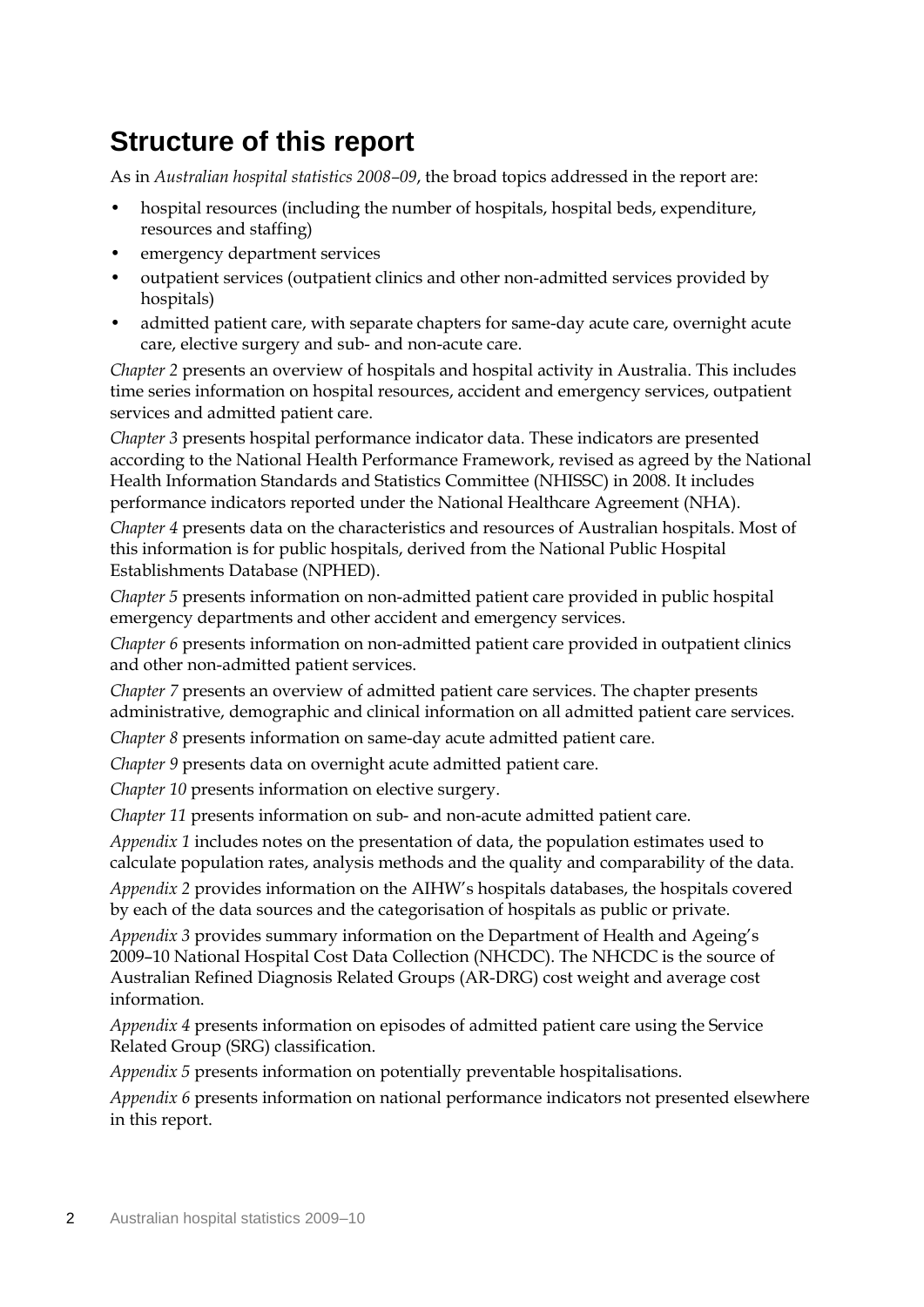#### **Improvements to the report this year**

The overall changes to this year's report, as compared with *Australian hospital statistics 2008–09*, were introduced to:

- Improve the alignment of information with that presented on the *MyHospitals* website
	- Since *Australian hospital statistics 2008–09* was published, the *MyHospitals* website has been developed and released. *MyHospitals* includes hospital-level summaries of admitted patient care in 'broad categories of service' according to the urgency of admission and the type of care provided (including childbirth and mental health). National and jurisdiction-level summaries of these 'broad categories of service' are included in *chapters 2, 7, 8* and *9*.
- Improve coverage of National Healthcare Agreement (NHA) hospital performance indicators
	- For *Australian hospital statistics 2008–09,* most of the NHA hospitals performance indicators were incorporated into *Chapter 3*. However, *Australian hospital statistics 2008–09* did not include breakdowns by Indigenous status, remoteness area and socioeconomic status for many of these indicators, as published by the COAG Reform Council. These additional breakdowns are presented in *Chapter 3*, or in additional tables that accompany this report online.
	- In addition, some indicators not included in *Australian hospital statistics 2008–09* are presented in *Appendix 6*.
- Reduce content relating to the emergency department care and elective surgery waiting times
	- In 2010, the AIHW released *Australian hospital statistics 2009–10: emergency department care and elective surgery waiting times* (AIHW 2010c). Some data already published in that report have been excluded from this report to minimise duplication. The emergency department care chapter (*Chapter 5*) and elective surgery chapter (*Chapter 10*) retain 'headline' statistics and include data not presented in the earlier report. All tables previously included the earlier report have been updated on the AIHW's website to ensure that they are consistent with the data in this report.

### **Chapter structure**

In this report, chapters are structured to address a common set of questions concerning the source data for each chapter, with section titles that include:

- *What data are reported?*—which discusses the data sets used to inform the chapter
- *What are the limitations of the data?*—which provides caveats that should be considered when interpreting the data presented
- *What methods were used?*—which outlines issues such as inclusions and exclusions of records and calculation methods, with references to more detailed information in the technical appendix.

The data presentations that follow these sections address, where possible, the following questions:

- *How has activity changed over time?*
- *How much activity was there in 2009–10?*
- *Who used these services?*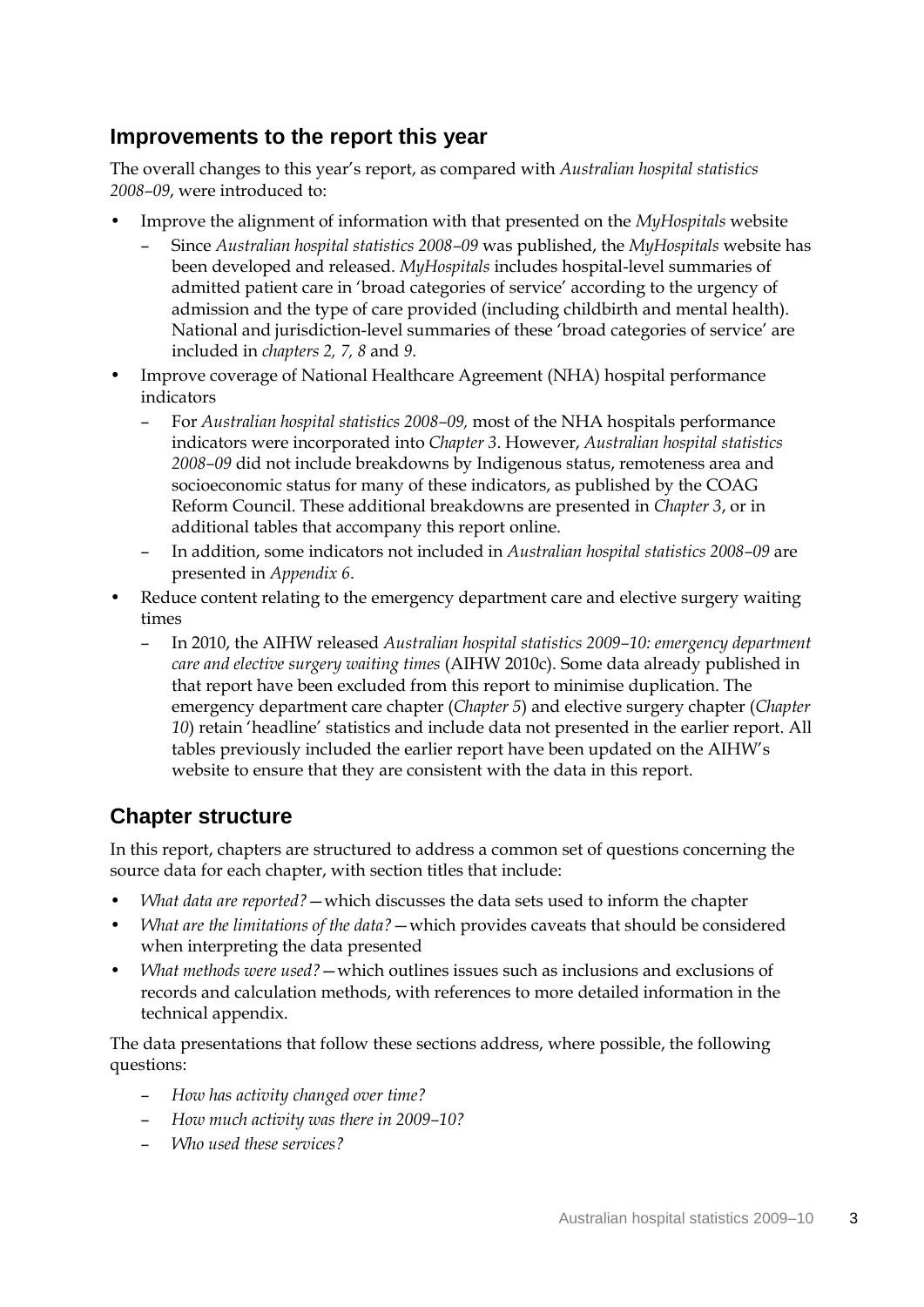- *How did people access these services?*
- *How urgent was the care?*
- *How long did people wait for care?*
- *Why did people receive the care?*
- *What care was provided?*
- *What was the safety and quality of the care?*
- *How long did patients stay?*
- *What was the cost of the care?*
- *Who paid for the care?*
- *How was the care completed?*

Generally, discussions of what the data show refer to summary tables and figures that are placed immediately below the related text. Where appropriate, tables and figures within the chapter are accompanied by footnotes referring readers to the more detailed statistical tables at the end of the chapter.

#### **Additional online data**

This report is available on the AIHW website at <www.aihw.gov.au/hospitals/>. The report and the companion *Australia's hospitals 2009–10 at a glance* are presented in PDF format and all tables are available as downloadable Excel spreadsheets. The website also includes additional data in Excel spreadsheets on diagnoses, procedures and AR-DRGs for admitted patients. Some of the report's tables are presented with more detail online. For example, some tables present separations in 5-year age groups rather than 10-year age groups.

To maintain time series information, selected tables that accompanied *Australian hospital statistics 2007–08* and earlier reports are also provided using 2009–10 data.

#### **Interactive data cubes**

The website also has interactive cubes of data from the National Hospital Morbidity Database, which allow users to specify tables and graphs as required. These include:

- Principal diagnoses:
	- 1993–94 to 1997–98 (using ICD-9-CM to classify diagnoses)
	- 1998–99 to 2009–10 (using ICD-10-AM to classify diagnoses)
	- mental health-related separations for 2001–02 to 2008–09 (using ICD-10-AM to classify diagnoses)
- AR-DRGs:
	- version 4.0/4.1/4.2 for 1997–98 to 2004–05
	- version 5.0/5.1/5.2 for 1998–99 to 2009–10
- Procedures:
	- 2000–01 and 2001–02 (using ACHI 2nd edition to classify procedures)
	- 2002–03 and 2003–04 (using ACHI 3rd edition to classify procedures)
	- 2004–05 and 2005–06 (using ACHI 4th edition to classify procedures)
	- 2006–07 and 2007–08 (using ACHI 5th edition to classify procedures)
	- 2008–09 and 2009–10 (using ACHI 6th edition to classify procedures).